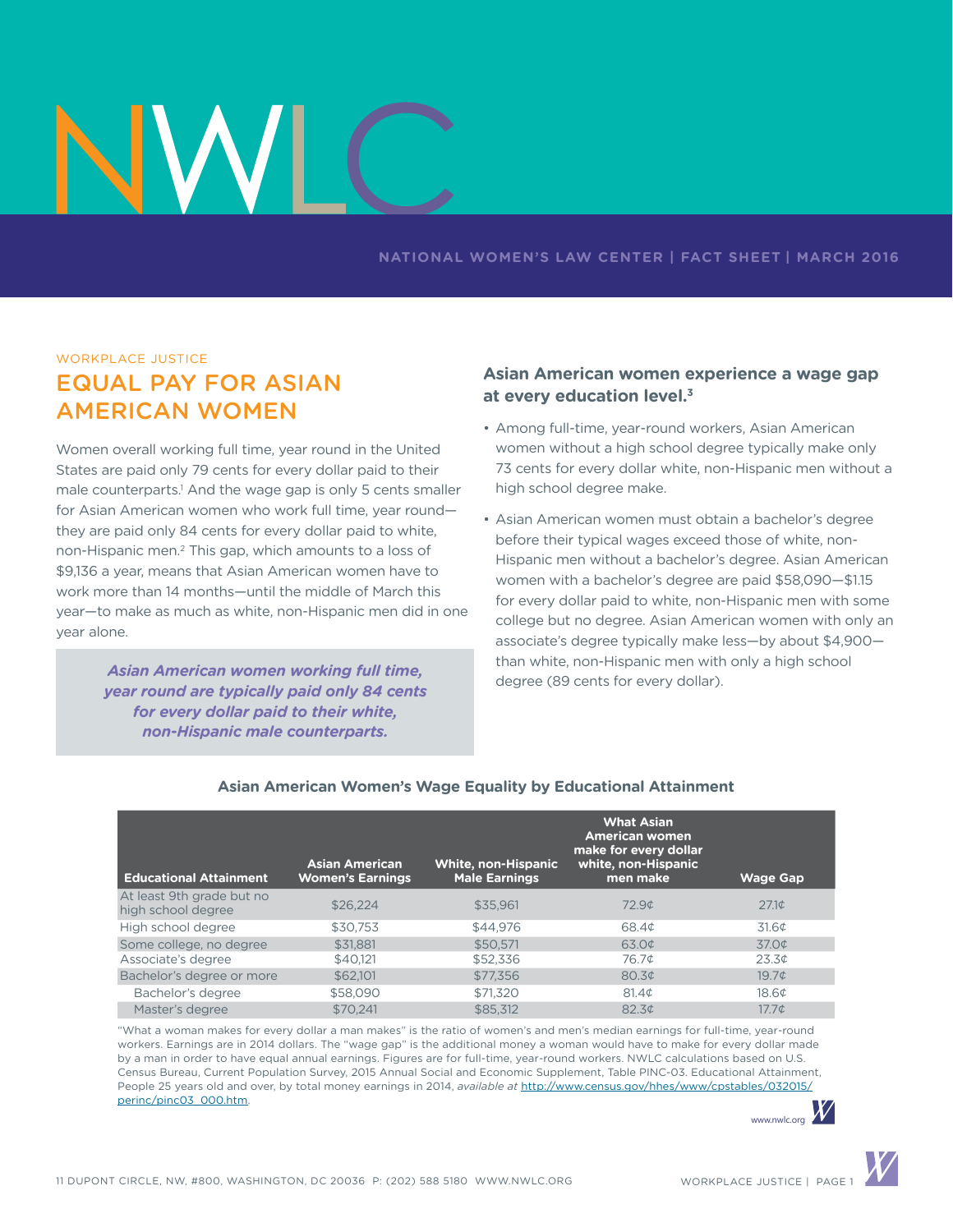## **Asian American women's wage gap is wider among older women.**

- Among full-time, year-round workers ages 25-44, Asian American women typically make 98 cents for every dollar white, non-Hispanic men make—but this figure is far worse for older women. Among workers 45-64 it is 68 cents and among those 65 and older it is 53 cents.<sup>4</sup> These larger gaps mean that Asian American women are falling behind at the very time they need additional resources to invest in their families and save for retirement.
- Over the course of a 40-year career, Asian American women typically lose \$365,440 to the wage gap—this means Asian American women would have to work nearly 48 years to make what white, non-Hispanic men make in 40 years.<sup>5</sup>

#### **Asian American women experience a wage gap across occupations.**

- In a wide variety of occupations—those that are well-paid and poorly paid, those that are female-dominated and those that are non-traditional for women—Asian American women working full time, year round make less than white, non-Hispanic men.6
	- o Asian American women working as physicians and surgeons—a male-dominated, high-wage occupation make 54 cents for every dollar paid to their white, non-Hispanic male counterparts.
- o Asian American women working as customer service representatives—a mid-wage, female-dominated occupation—make 84 cents for every dollar paid to their white, non-Hispanic male counterparts.
- o Asian American women working as hand laborers and freight, stock, and material movers—a male-dominated, low-wage occupation—make 76 cents for every dollar paid to their white, non-Hispanic male counterparts.
- o Asian American women working as personal care aides—a female-dominated, low-wage occupation make 88 cents for every dollar paid to their white, non-Hispanic male counterparts.
- In addition to wage gaps within occupations, Asian American women are overrepresented in the most poorly paid jobs in the nation. Asian American women's share of the low-wage workforce (4.1 percent) is 1.4 times larger than their share of the overall workforce (2.9 percent).<sup>7</sup> Even in low-wage occupations, Asian American women working full time, year round experience a wage gap, making only 83 cents for every dollar white, non-Hispanic men make.<sup>8</sup>



#### **Asian American Women's Share of Low-Wage and Overall Workforces**

*Source:* NWLC, Chartbook: Women's Overrepresentation in Low-Wage Jobs (2015). Figures are for employed workers. The low-wage workforce is comprised of workers in occupations that typically pay \$10.50 per hour or less. Figures include Asian, Hawaiian, and Pacific Islander.

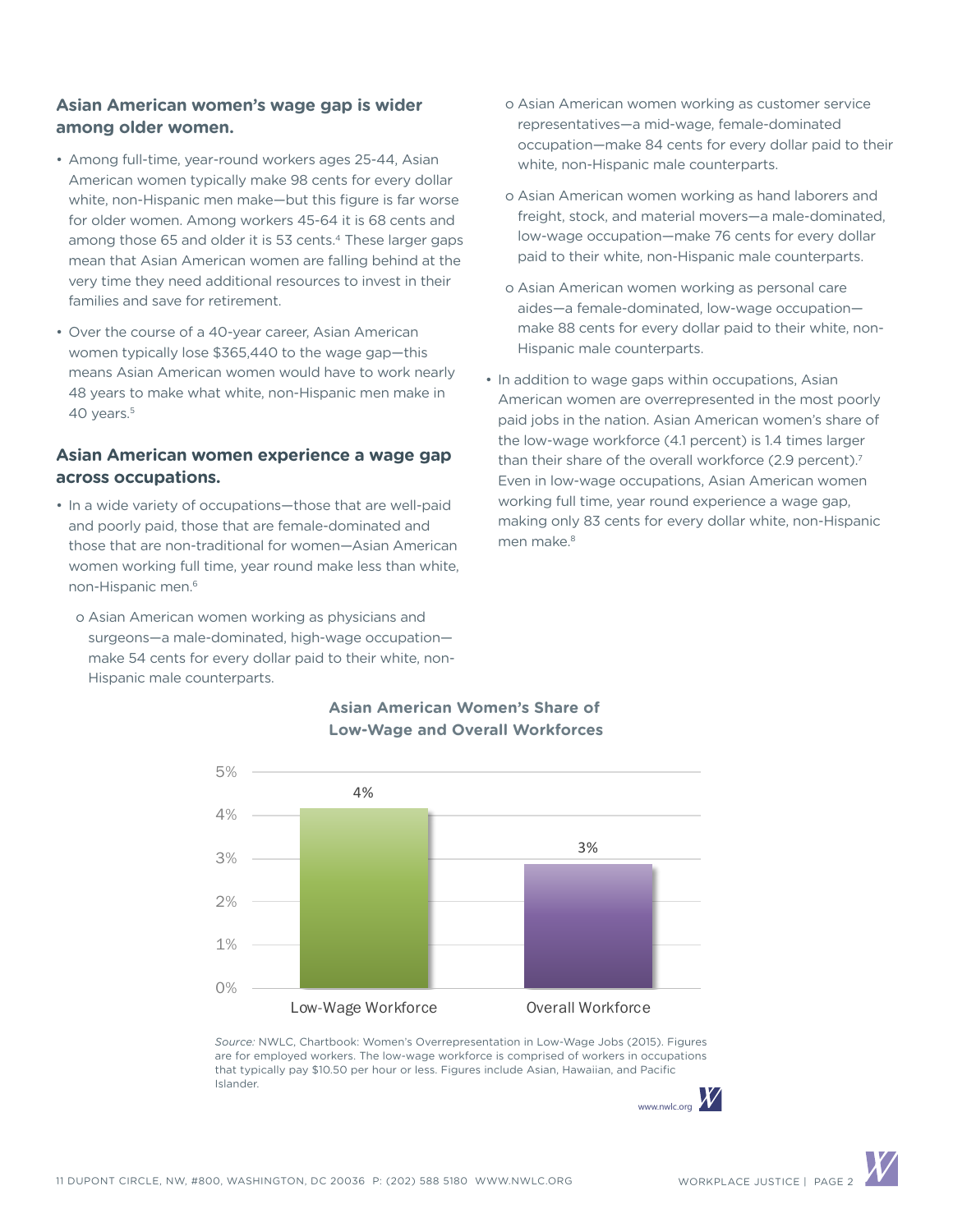#### **Asian American women's wage gap has persisted over decades.9**

In 1988, the earliest year for which data are available, an Asian American woman working full time, year round typically made only 69 cents for every dollar paid to her white, non-Hispanic male counterpart.

By 2014, the most recent year for which data are available, this figure stood at 84 cents—just over 15 cents less than it was a quarter of a century ago.



#### **Asian American women's wage gap is substantially wider for some subgroups10**

- Certain Asian American women experience a larger wage gap. Among full-time, year-round workers in 2014:<sup>11</sup>
	- o Vietnamese American women typically made just 62 percent of what white, non-Hispanic men made.
	- o Some Asian American women working full time, year round do not fall into any of the groups listed below, including women who identify, for example, as Hmong, Laotian, Thai, Pakistani or Cambodian. As a group, these women typically made just 66 percent of what white, non-Hispanic men made.

 o Among each group listed, Asian American women typically made less than their Asian American male counterparts.12 Among full-time, year-round workers, women's earnings as a percentage of men's were: 73 percent for Indian Americans, 82 percent for Chinese Americans, 92 percent for Filipino Americans, 75 percent for Japanese Americans, 83 percent for Korean Americans, 73 percent for Vietnamese Americans, and 88 percent for other Asian Americans.



#### **Earnings for Asian American Women as Compared to White, Non-Hispanic Men's Earnings**

Source: NWLC calculations using IPUMS-USA, American Community Survey 2014. www.nwlc.org